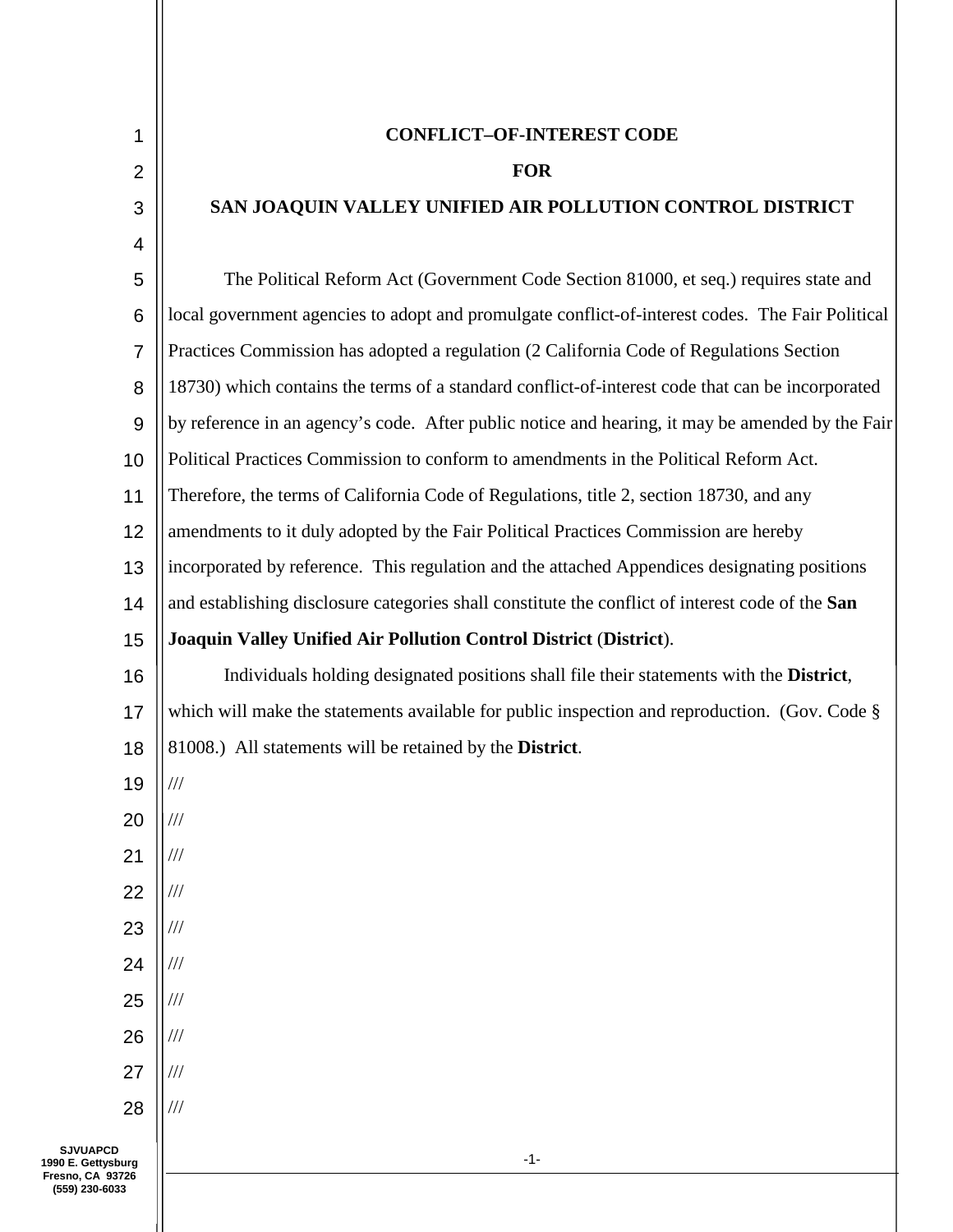| 1              | <b>APPENDIX A-DESIGNATED POSITIONS</b>            |                                       |
|----------------|---------------------------------------------------|---------------------------------------|
| $\overline{2}$ |                                                   |                                       |
| 3              | <b>List of Designated Positions</b>               | <b>Assigned Disclosure Categories</b> |
| 4              |                                                   |                                       |
| 5              |                                                   |                                       |
| 6              | Air Quality Analysis & Research Supervisor        | 2, 4                                  |
| $\overline{7}$ | Air Quality Assistant                             | 2, 4                                  |
| 8              | Air Quality Compliance Manager                    | 1, 2, 3, 4                            |
| 9              | Air Quality Education Representative (all levels) | 1, 2, 3, 4                            |
| 10             | Senior Air Quality Education Representative       | 1, 2, 3, 4                            |
| 11             | Air Quality Instrument Specialist (all levels)    | $\overline{2}$                        |
| 12             | Air Quality Instrument Technician (all levels)    | $\mathfrak{2}$                        |
| 13             | Air Quality Engineer (all levels)                 | 2, 4                                  |
| 14             | Air Quality Field Assistant                       | 2, 4                                  |
| 15             | Air Quality Inspector (all levels)                | 2, 4                                  |
| 16             | Air Quality Planner (all levels)                  | 2, 4                                  |
| 17             | Air Quality Specialist (all levels)               | 2, 4                                  |
| 18             | <b>Chief Communications Officer</b>               | 5                                     |
| 19             | Controller                                        | 1, 2, 3, 4                            |
| 20             | Deputy Air Pollution Control Officer              | 1, 2, 3, 4                            |
| 21             | Director of Administrative Services               | 1, 2, 3, 4                            |
| 22             | Director of Compliance                            | 1, 2, 3, 4                            |
| 23             | Director of Information Systems                   | 5                                     |
| 24             | Director of Permit Services                       | 1, 2, 3, 4                            |
| 25             | Director of Personnel                             | 1, 2, 3, 4                            |
| 26             | Director of Strategies and Incentives             | 1, 2, 3, 4, 6                         |
| 27             | <b>District Counsel</b>                           | 1, 2, 3, 4                            |
| 28             | <b>Assistant District Counsel</b>                 | 1, 2, 3, 4                            |
|                |                                                   |                                       |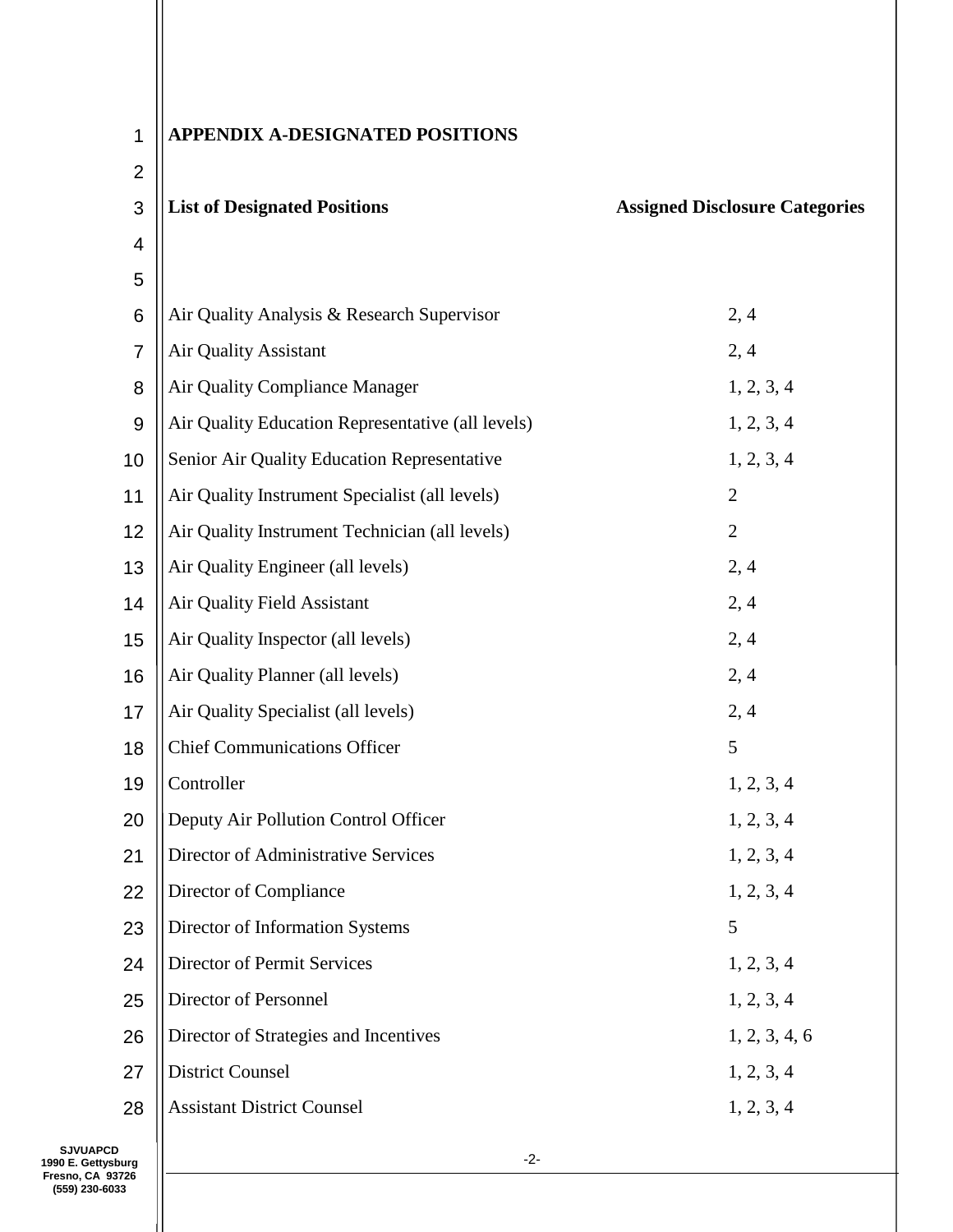| 1              | Executive Director/Air Pollution Control Officer<br>1, 2, 3, 4, 6                           |               |  |
|----------------|---------------------------------------------------------------------------------------------|---------------|--|
| $\overline{2}$ | <b>General Services Foreman</b>                                                             | $\mathbf{1}$  |  |
| 3              | Members of the Governing Board                                                              | 1, 2, 3, 4    |  |
| 4              | Members of the Hearing Boards and Alternates                                                | 2, 4          |  |
| 5              | Network Systems Analyst (all levels)<br>$\mathbf{1}$                                        |               |  |
| 6              | Office Services Manager I/II<br>$\mathbf{1}$                                                |               |  |
| 7              | <b>Operations Support Supervisor</b><br>5                                                   |               |  |
| 8              | Permit Services Manager<br>2, 4                                                             |               |  |
| $9$            | Program Manager                                                                             | 1, 2, 3, 4, 6 |  |
| 10             | Programmer/Analyst (all levels)<br>5                                                        |               |  |
| 11             | <b>Public Education Administrator</b><br>5                                                  |               |  |
| 12             | Senior Policy Advisor<br>1, 2, 3, 4                                                         |               |  |
| 13             | Senior Project Manager<br>2, 5                                                              |               |  |
| 14             | Supervising Air Quality Education Representative<br>5                                       |               |  |
| 15             | Supervising Air Quality Inspector<br>2, 4                                                   |               |  |
| 16             | Supervising Air Quality Instrumentation Specialist<br>2,4                                   |               |  |
| 17             | Supervising Air Quality Instrument Technician<br>2, 4                                       |               |  |
| 18             | <b>Supervising Air Quality Engineer</b>                                                     | 2,4           |  |
| 19             | <b>Supervising Air Quality Specialist</b><br>2,4                                            |               |  |
| 20             | <b>Supervising Atmospheric Modeler</b>                                                      | 2,4           |  |
| 21             | <b>Supervising Programmer/Analyst</b><br>5                                                  |               |  |
| 22             | <b>Consultants/New Positions</b>                                                            | $\ast$        |  |
| 23             |                                                                                             |               |  |
| 24             | *Consultants/New Positions shall be included in the list of designated positions and shall  |               |  |
| 25             | disclose pursuant to the broadest disclosure category in the code; subject to the following |               |  |
| 26             | limitations:                                                                                |               |  |
|                |                                                                                             |               |  |

- 27 The Air Pollution Control Officer ("APCO") may determine in writing that a particular
- 28 consultant or new position, although a "designated position," is hired to perform a range of duties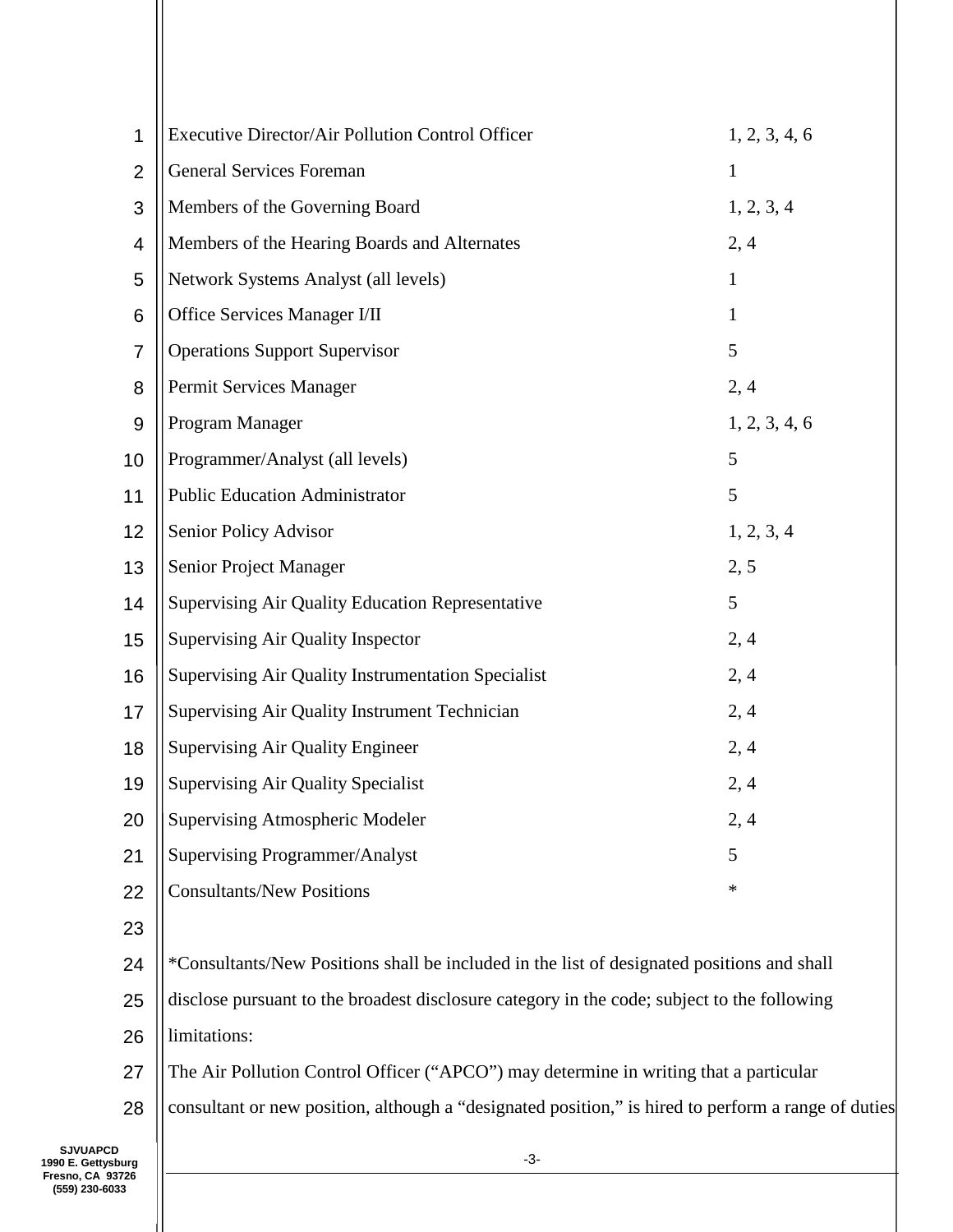| $\mathbf 1$                           | that is limited in scope and thus, is not required to fully comply with the disclosure requirements |  |  |
|---------------------------------------|-----------------------------------------------------------------------------------------------------|--|--|
| $\overline{2}$                        | described in this section. Such determination shall include a description of the consultant's or    |  |  |
| 3                                     | new position's duties and, based upon that description, a statement of the extent of disclosure     |  |  |
| $\overline{\mathbf{4}}$               | requirements. The APCO's determination is a public record and shall be retained for public          |  |  |
| 5                                     | inspection in the same manner and location as this conflict-of-interest code (Gov. Code Section     |  |  |
| $\,6$                                 | 81008).                                                                                             |  |  |
| $\overline{7}$                        | $/\!/ /$                                                                                            |  |  |
| $\bf 8$                               | $/\!/ \!/$                                                                                          |  |  |
| $9$                                   | $/\!/ \!/$                                                                                          |  |  |
| 10                                    | $/\!/ /$                                                                                            |  |  |
| 11                                    | $/\!/ /$                                                                                            |  |  |
| 12                                    | $/\!/ /$                                                                                            |  |  |
| 13                                    | $/\!/ /$                                                                                            |  |  |
| 14                                    | $/\!/ \!/$                                                                                          |  |  |
| 15                                    | $/\!/ \!/$                                                                                          |  |  |
| 16                                    | $/\!/ \!/$                                                                                          |  |  |
| 17                                    | $/\!/ /$                                                                                            |  |  |
| 18                                    | $/\!/ \!/$                                                                                          |  |  |
| 19                                    | $/\!/ \!/$                                                                                          |  |  |
| 20                                    | $/\!/ \!/$                                                                                          |  |  |
| 21                                    | $/\!/ /$                                                                                            |  |  |
| 22                                    | $/\!/ /$                                                                                            |  |  |
| 23                                    | $/\!/ /$                                                                                            |  |  |
| 24                                    | $/\!/ \!/$                                                                                          |  |  |
| 25                                    | $/\!/ /$                                                                                            |  |  |
| 26                                    | $/\!/ \!/$                                                                                          |  |  |
| 27                                    | $/\!/ \!/$                                                                                          |  |  |
| 28                                    | $/\!/ \!/$                                                                                          |  |  |
| <b>SJVUAPCD</b><br>1990 E. Gettysburg | $-4-$                                                                                               |  |  |

**Fresno, CA 93726 (559) 230-6033**

 $\mathbf{I}$